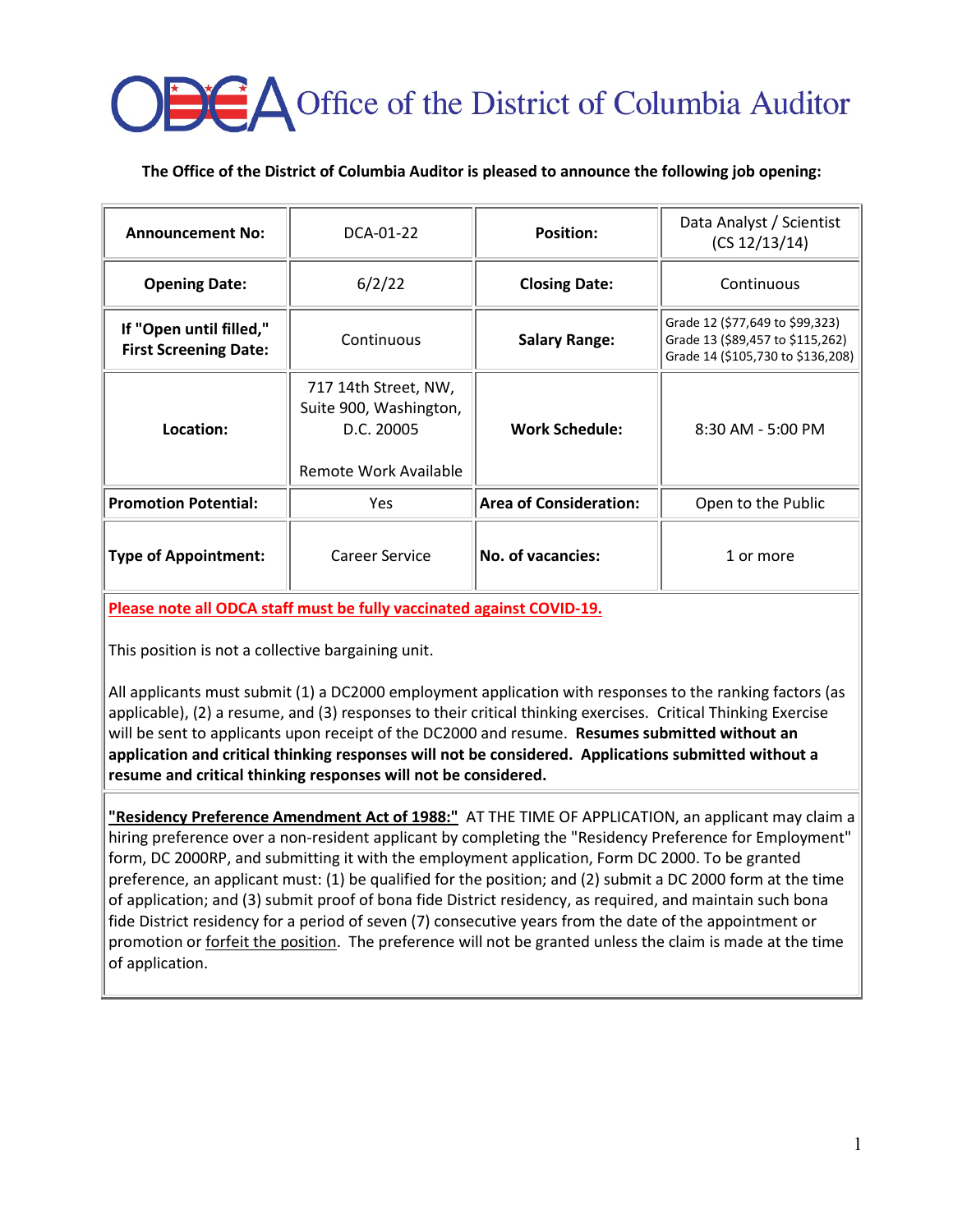## **Brief Description of Duties:**

The Office of the District of Columbia Auditor (ODCA) seeks highly qualified Data Analysts. ODCA is an independent agency that supports the Council of the District of Columbia. ODCA monitors, assess and reports on government operations through performance-based audits and evaluation to promote efficiency, accountability and transparency. The Data Analyst/Scientist engages in projects to address key information needs of ODCA and enhance ODCA's efforts to assimilate data analytics into its work processes. Data Analyst/Scientist is responsible for extracting, aggregating and visualizing critical data to derive value and insights to support the work of the ODCA.

Primary duties include:

- Work collaboratively with audit staff, IT and Public Safety division to identify and ensure data objectives are understood and appropriately designed.
- $\triangleright$  Research relevant data, including both publicly available data and information about restricted access data.
- $\triangleright$  Document understanding of data strengths and weaknesses to review with colleagues.
- $\triangleright$  Verify, reconcile, merge, and document data and information.
- $\triangleright$  Research and observe trends and patterns and draft and document these preliminary findings.
- $\triangleright$  Draft data visualization options and prepare other documentation to communicate findings and/or explain the methodologies used and the analytics for projects/audits.
- $\triangleright$  Generate actionable insights from data and convey in compelling graphic, numeric and/or narrative formats.
- $\triangleright$  Obtains, merges, redesigns, cleans and evaluates the quality of data sets from various government agencies.
- Interview agency staff to gain an understanding of agency operations and data handling.
- $\triangleright$  Perform other duties as assigned.

## **Qualifications/Requirements:**

Incumbents of this position will be required to complete work assignments within required timeframes and has regular contact with officials from other District government agencies. Work primarily is performed in an office and/or telework setting. Due to the delicate and confidential nature of audit work involved, incumbent exercises extreme discretion in discussing information concerning audits handled by the Office of the District of Columbia Auditor.

The CS 12 and CS 13 positions have promotion potential to more senior levels with increasing levels of responsibility after one year in-grade at the lower-grade position. For promotion from a CS 14 position, the incumbent will have to apply/compete for a management position.

## **Educational Requirements:**

The incumbents of these positions will possess at a master's degree from an accredited college or university in sociology, political science, statistics, economics, mathematics or other social science field; or an equivalent combination of education and experience.

## **General Experience:**

The **CS 12 to CS 14** Data Analyst will have the following **required** skills:

- $\triangleright$  Strong quantitative skills including large-scale data management and use, knowledge and practice regarding protecting confidential data, and proficiency with both descriptive and inferential statistics;
- $\triangleright$  Demonstrated ability to research and prepare reports; and
- $\triangleright$  Strong knowledge of Microsoft Office applications and statistical software including but not limited to Python, Stata, R, ACL, Tableau or similar.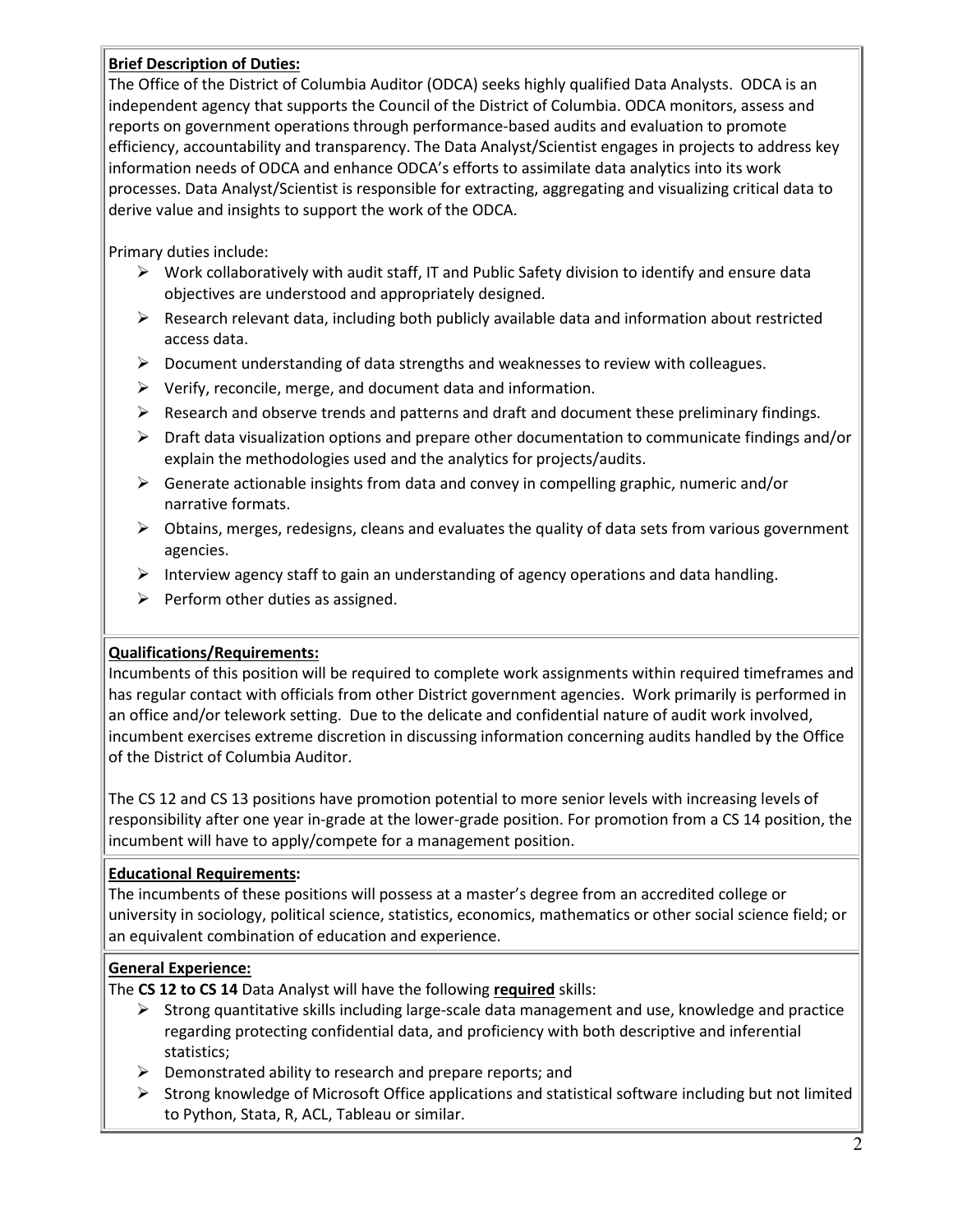**CS-12** (known internally as Data Analyst)

The successful incumbent for the CS-12 position also will have the following attributes in addition to the requirements above:

 $\triangleright$  At least one year of relevant experience in quantitative policy analysis or impact evaluation, or large-scale data management.

**CS-13** (known internally as Senior Data Analyst)

The successful incumbent for the CS-13 position will also possess the following attributes in addition to the CS-12 skills above:

- $\triangleright$  2 to 4 years of relevant experience in quantitative policy analysis or impact evaluation, or largescale data management or an equivalent combination of education and experience.
- $\triangleright$  Demonstrated ability to manage IT projects as well as participate in IT audits independently or in a team.
- $\triangleright$  Proficiency in experimental design including sampling, randomization, statistical inference and field research.
- $\triangleright$  Demonstrated ability to troubleshoot data analytic scripts and underlying problems as well as resolving and researching complex issues (e.g. data understanding, data validation, coding, etc.).

**CS-14** (known internally as Data Scientist/Engineer)

The successful incumbent for the CS-14 position will also possess the following attributes in addition to the CS-13 skills above:

- $\triangleright$  More than 5 years of relevant experience in quantitative policy analysis or impact evaluation, or large-scale data use and management or an equivalent combination of education and experience. A PhD in political science, statistics, economics, mathematics or other related social science is preferred.
- $\triangleright$  Demonstrated ability to design, document, and implement IT data security guidelines then monitor for improvements and compliance.
- $\triangleright$  Proficiency in leading the implementation of automation or analytical approaches that can streamline and enhance the continuous ongoing use of analytics.
- $\triangleright$  Expertise in either quantitative impact evaluation, policy analysis, or econometrics.
- $\triangleright$  Proficiency in leading the performance and review of analytical or technical procedures including effectively building data models, using data visualization, and applying advanced data analytics technologies (such as Excel/PowerPivot, SQL, Access, Power BI, and ACL).

The successful incumbent for the CS 12 to CS 14 position also will have one or more of the following **preferred** knowledge/experience:

- $\triangleright$  Knowledge of the District of Columbia government's activity, missions, agencies, functions, and operations; and/or
- $\triangleright$  Experience working in local, state, or federal government or in a non-governmental organization that provides public services.

## **Competencies Required (CS 12 to CS 14):**

**Personal Accountability.** Operates with transparency and integrity. Demonstrates personal responsibility for the completion of work assignments as prescribed. Leverages experience and effective problem solving to overcome hurdles.

**Communicates Effectively.** Demonstrates openness, candor, and respect, in communicating with colleagues. Presents ideas and information verbally and in writing in a clear, concise, and readily understood manner.